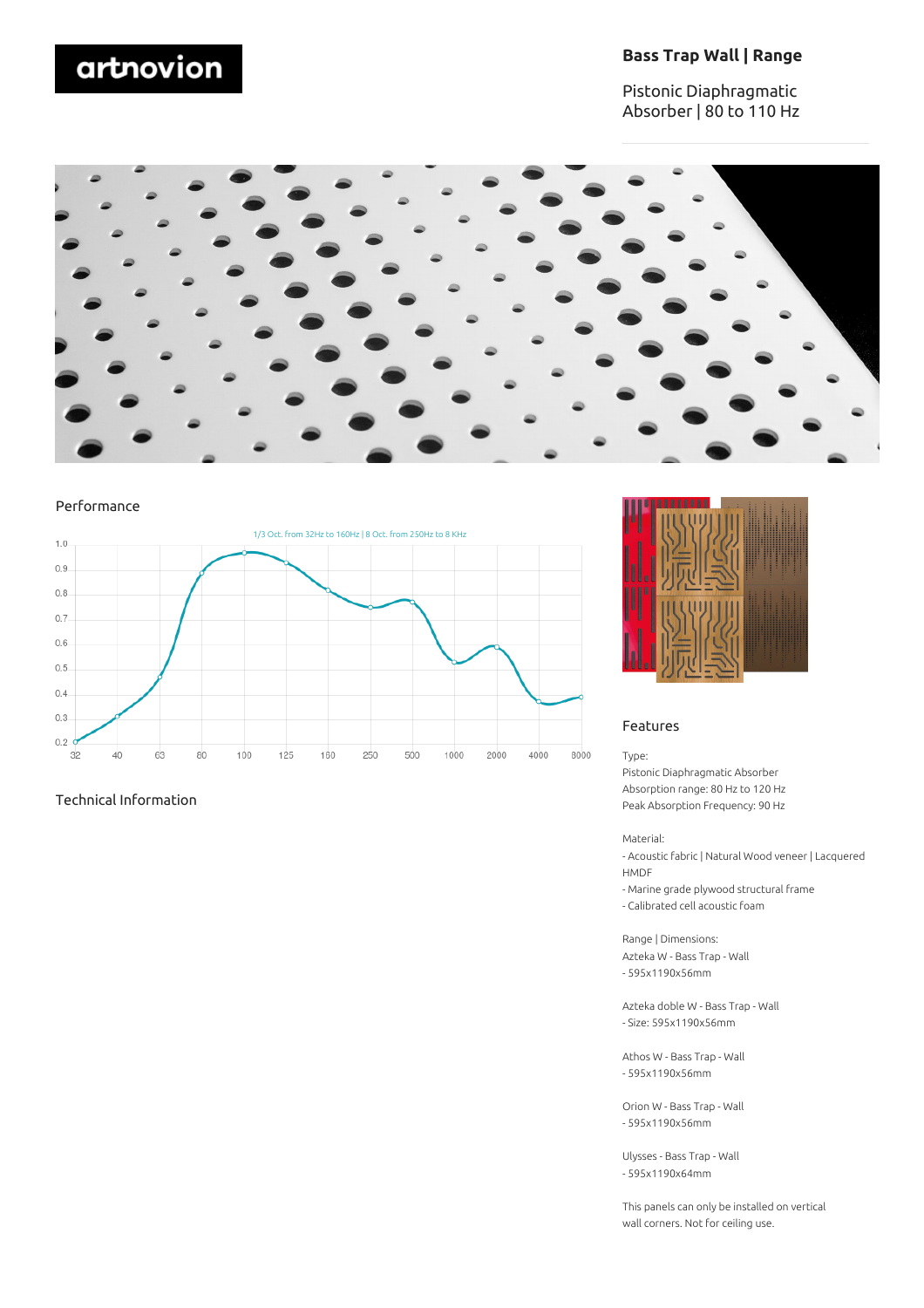#### Dimensions:

FG | 595x1190x58mm | 8.0 Kg